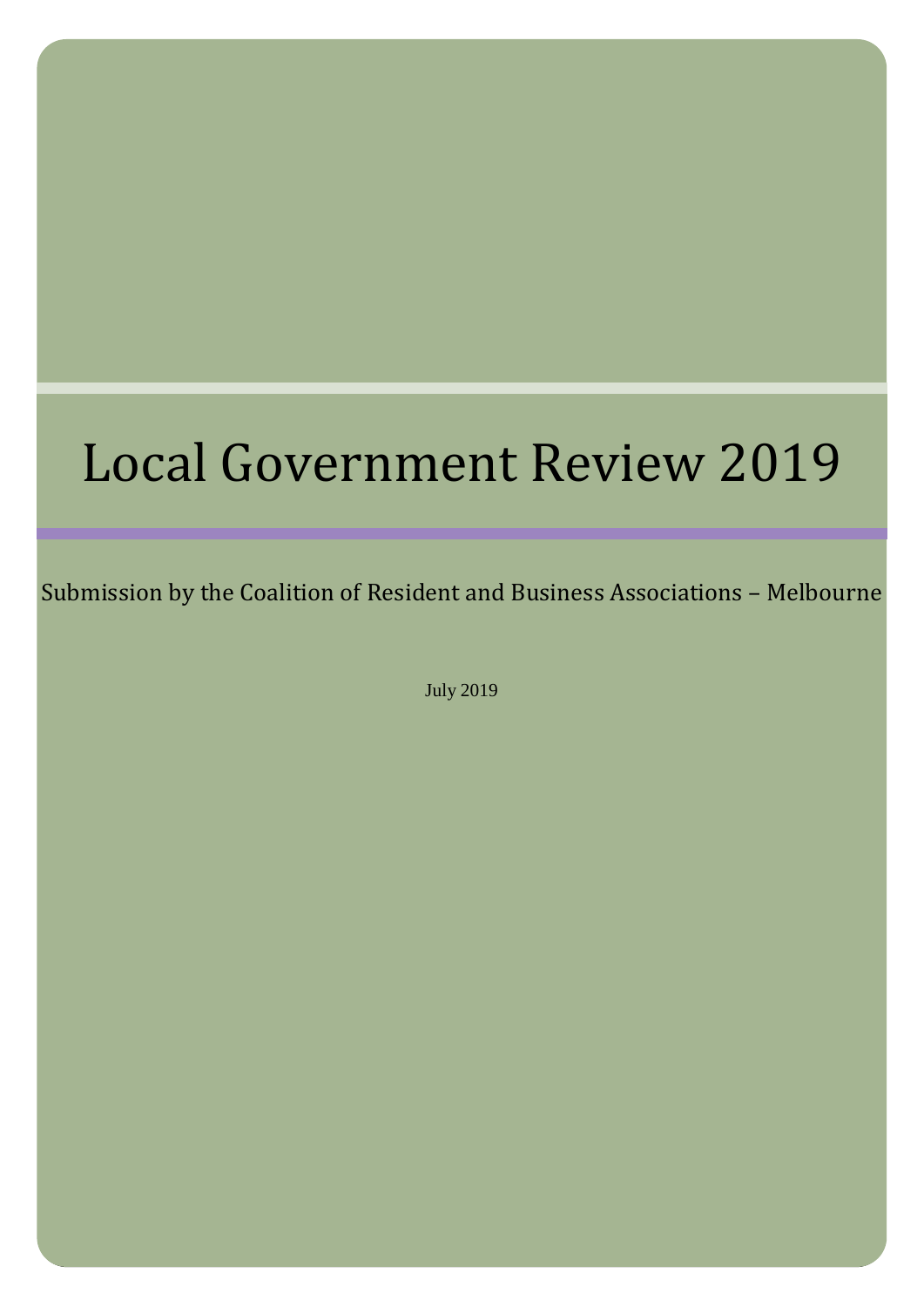# **Contents**

| About Coalition of Residents and Business Associations - Melbourne  4                                                                             |
|---------------------------------------------------------------------------------------------------------------------------------------------------|
|                                                                                                                                                   |
|                                                                                                                                                   |
|                                                                                                                                                   |
|                                                                                                                                                   |
|                                                                                                                                                   |
| Assign the Victorian Electoral Commission statutory responsibility for<br>conducting and overseeing municipal elections in the City of Melbourne6 |
|                                                                                                                                                   |
| Restrict campaign contributions to persons on the Victorian electoral roll7                                                                       |
| Cap both direct and indirect campaign contributions to \$1000 within any 12-                                                                      |
|                                                                                                                                                   |
|                                                                                                                                                   |
| Campaign contributions should be publicly disclosed within three (3) business                                                                     |
| Campaign contributions are prohibited within (5) five business days before the                                                                    |
|                                                                                                                                                   |
| Table of declining voter participation in the Melbourne v Victoria11                                                                              |
| Apply the voter eligibility requirements of the Local Government Act 1989 to                                                                      |
| Remove the 'deeming' provisions in the City of Melbourne Act 200112                                                                               |
|                                                                                                                                                   |
|                                                                                                                                                   |
|                                                                                                                                                   |
| Introduce optional and partial preferential voting in CoM elections 14                                                                            |
|                                                                                                                                                   |
| Introduce candidate rotation on ballot papers ('Robson Rotation') 15                                                                              |
|                                                                                                                                                   |
|                                                                                                                                                   |
| Make it an offence for councillors to determine a matter other than in a formal                                                                   |
|                                                                                                                                                   |
|                                                                                                                                                   |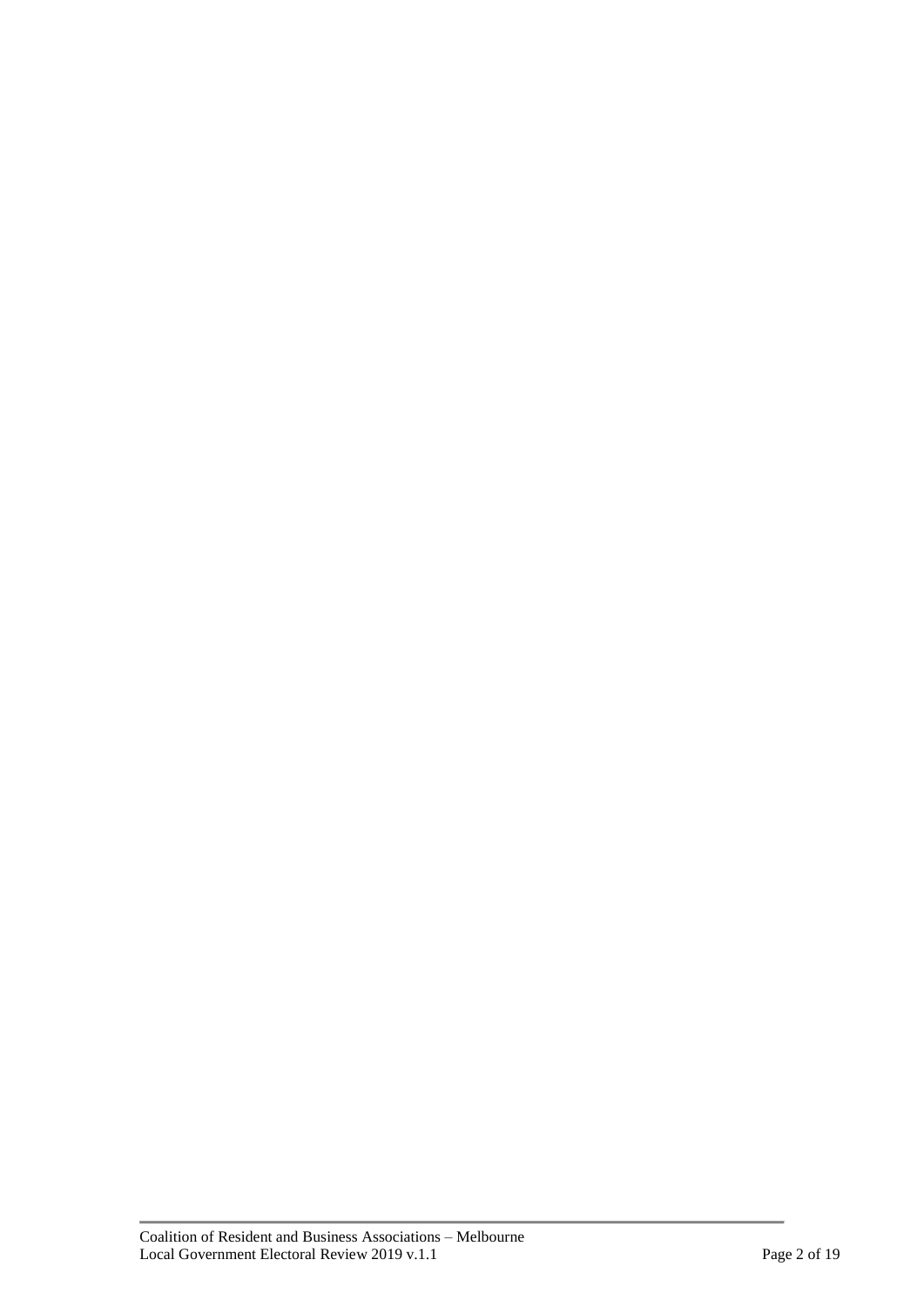# <span id="page-3-0"></span>**Executive Summary**

The Coalition of Residents and Business Associations – Melbourne (CoRBA) notes that the Victorian Government's stated intention of this review is to **'To improve democracy and community confidence in the electoral process**'.

The City of Melbourne (CoM) is one of the fastest growing local government areas in Australia and is central to the continuing and future prosperity of Victoria. The continuing influx of residents to the CoM is critical to maintaining the growth and prosperity of the CoM.

However, the governance arrangements of the CoM have not kept pace with this growth, leading to a gross distortion of governance in the CoM; whereby the overwhelming numerical superiority of residents is, effectively, gerrymandered to benefit non-resident and corporate voters.

CoRBA believes that the lack of democratic processes in the CoM denies the ratepayers, residents, and businesses of Melbourne the opportunity to participate in the consultative process that all other Victorians enjoy through their local council and hampers Melbourne's role as Victoria's premier city.

CoRBA principal recommendations are that the Government:

# *'Simplifying electoral structures to provide greater consistency of representative structures'*

- Make the Victorian Electoral Commission the sole statutory authority responsible for conducting and overseeing municipal elections in the City of Melbourne.
- Introduce optional and partial preferential voting.
- Remove 'above-the-line' (group) voting.
- Introduce candidate rotation on ballot papers.
- Limit the term of office of the Lord Mayor.
- Abolish the position of directly elected Deputy Lord Mayor.

# *'Campaign Donations'*

- Restrict campaign contributions to persons on the Victorian electoral roll.
- Cap both direct and indirect campaign contributions.
- Require disclosure of campaign contributions within three business days of receipt.

# *'Simplifying enrolments to vote in council elections to more closely align council electoral rolls with State electoral rolls'*

- Apply the voter eligibility requirements of the *Local Government Act 1989* to the City of Melbourne.
- Repeal the 'deeming' provisions in the *City of Melbourne Act 2001*.

# *'Strong Local Democracy'*

• Reintroduce Wards to the City of Melbourne.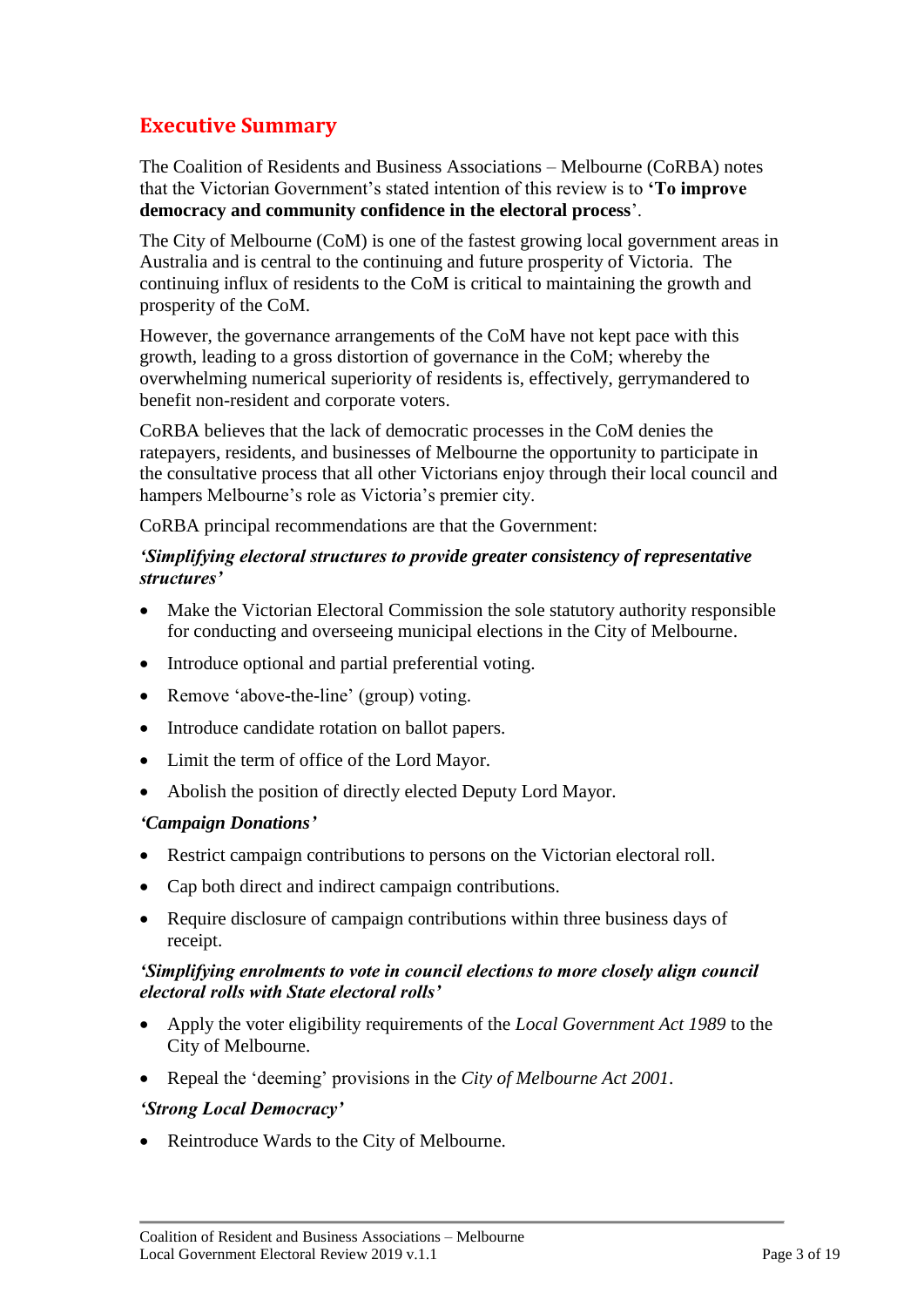# <span id="page-4-0"></span>**About Coalition of Residents and Business Associations – Melbourne**

The Coalition of Residents and Business Associations – Melbourne (CoRBA) represents 20 diverse resident and business associations across the City of Melbourne.

The primary goal of CoRBA is to ensure and support democracy, equitable representation, and good governance in the City of Melbourne (CoM).

# <span id="page-4-1"></span>**History**

In mid-2007, the various resident and business associations in CoM became increasingly concerned about the governance and management of the CoM. It was increasingly apparent that the State Government and Council did not adequately or equitably represent, consider, or take into account, the views of the municipality's ratepayers, residents, or traders. These associations recognised that in a capital city such as Melbourne, circumstances arise which require exceptional procedures, but not at the permanent cost of the marginalisation and exclusion of resident and business ratepayers.

Responding to this on-going and increasing exclusion, in 2007, an ad hoc coalition of resident and business groups was formed to raise issues of concern with the relevant authorities – this informal group eventually became CoRBA.

The catalyst for starting CoRBA was, despite the increasingly obvious dysfunction within the CoM, the then State Government's refusal to consider even a minor review of the electoral system and structure of the Council. This was understood by both the business and residents' associations of Melbourne as a denial of our democratic rights.

# <span id="page-4-2"></span>What Are We About?

The residents, traders, and ratepayers in Melbourne are unique in not only Victoria but in Australia in being without fair and equitable local Government representation.

Unlike all other Victorian municipalities, the *City of Melbourne Act 2001* contains no provision for a periodic review of the electoral system and it specifically excludes the democratic principle of 'one person, one vote'. As demonstrated in recent elections, our city's electoral governance is deeply flawed, and we are increasingly vulnerable to electoral fraud and conflicts of interest.

Previous State Governments have resisted reviewing either the operations of the CoM or explicitly the *City of Melbourne Act 2001* and repeatedly ignored the express wishes of both the Council and the community to review the CoM and its governing Act.

CoRBA maintains that current electoral processes and practises in the CoM are undemocratic and inadequate to the needs of the municipality, ratepayers, businesses, and residents. Successive elections have created an increasingly conflicted, unresponsive, and over-worked Council and an electoral system that is generally acknowledged as vulnerable to purchase, fraud, and rorting.

The Victorian Electoral Commission, which is contracted by the CoM to manage elections, acknowledges that the current system does not allow for verification of voting entitlements. While elections rely exclusively on postal voting, the validity of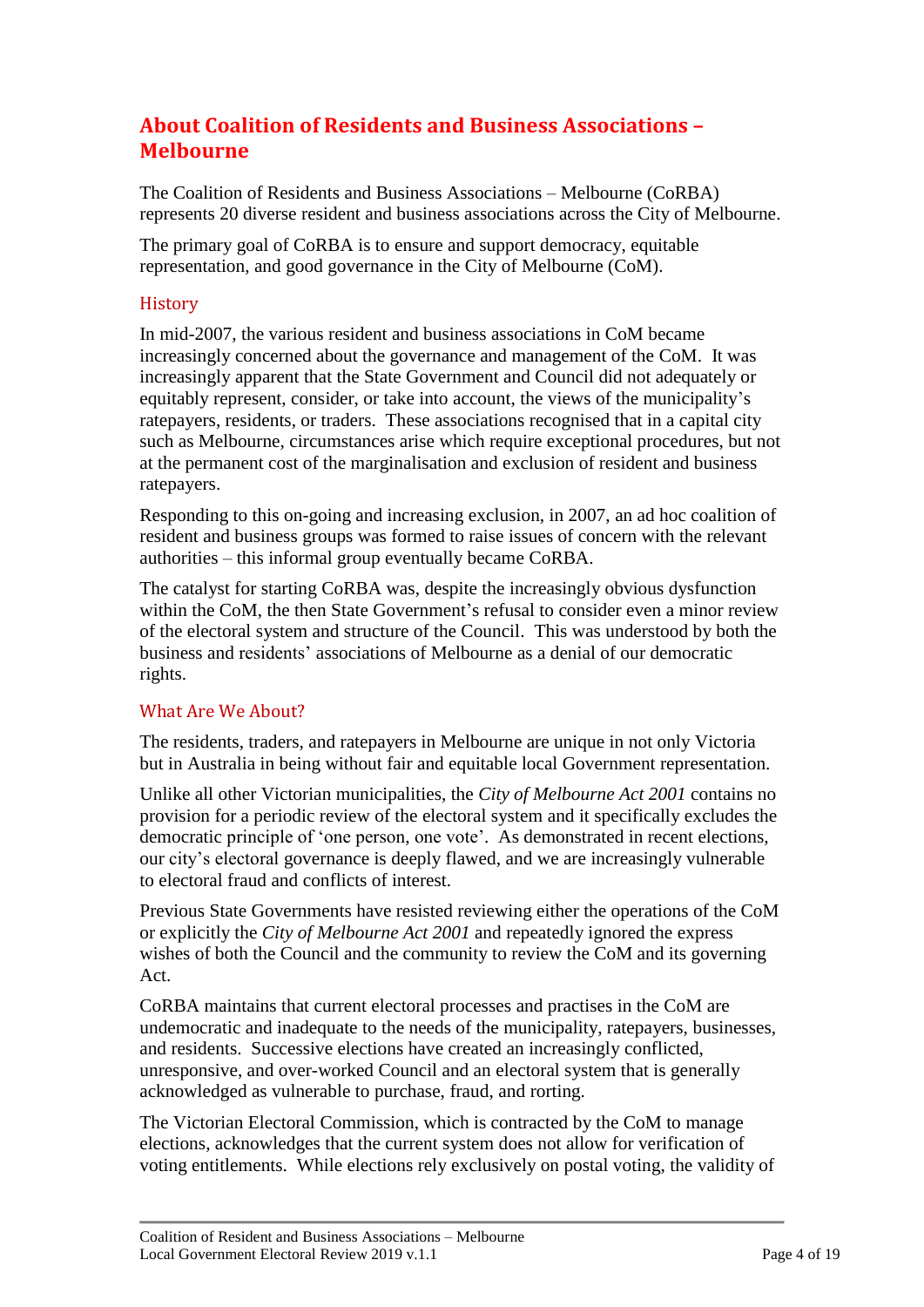voter verification such as signatures and dates of birth cannot be guaranteed, exposing elections to fraud. CoRBA argues that the system must be and can be reformed to remove these vulnerabilities.

CoRBA's primary focus is for electoral reform so that ratepayers, business, and residents' rights are equally recognised and safeguarded. A system of checks and balances, and community accountability needs to be restored in Melbourne to ensure not only integrity but confidence in the democratic processes.

# <span id="page-5-0"></span>**Legislative Framework**

In Victoria, local government is formed within a legislative and regulatory framework. Section 74A(1) of the *Constitution Act 1975* provides that local government is a distinct and essential tier of government, consisting of democratically elected councils.

The *Local Government Act 1989* is the principal legislation for the regulation of local government and the conduct of local government elections in Victoria. Detailed provisions for the administration and conduct of local government, including elections, are contained in subordinate instruments such as the Local Government (Electoral) Regulations 2005.

The *City of Melbourne Act 2001* makes distinct provisions for the administration of the CoM, voter eligibility, and the conduct of elections for the Council.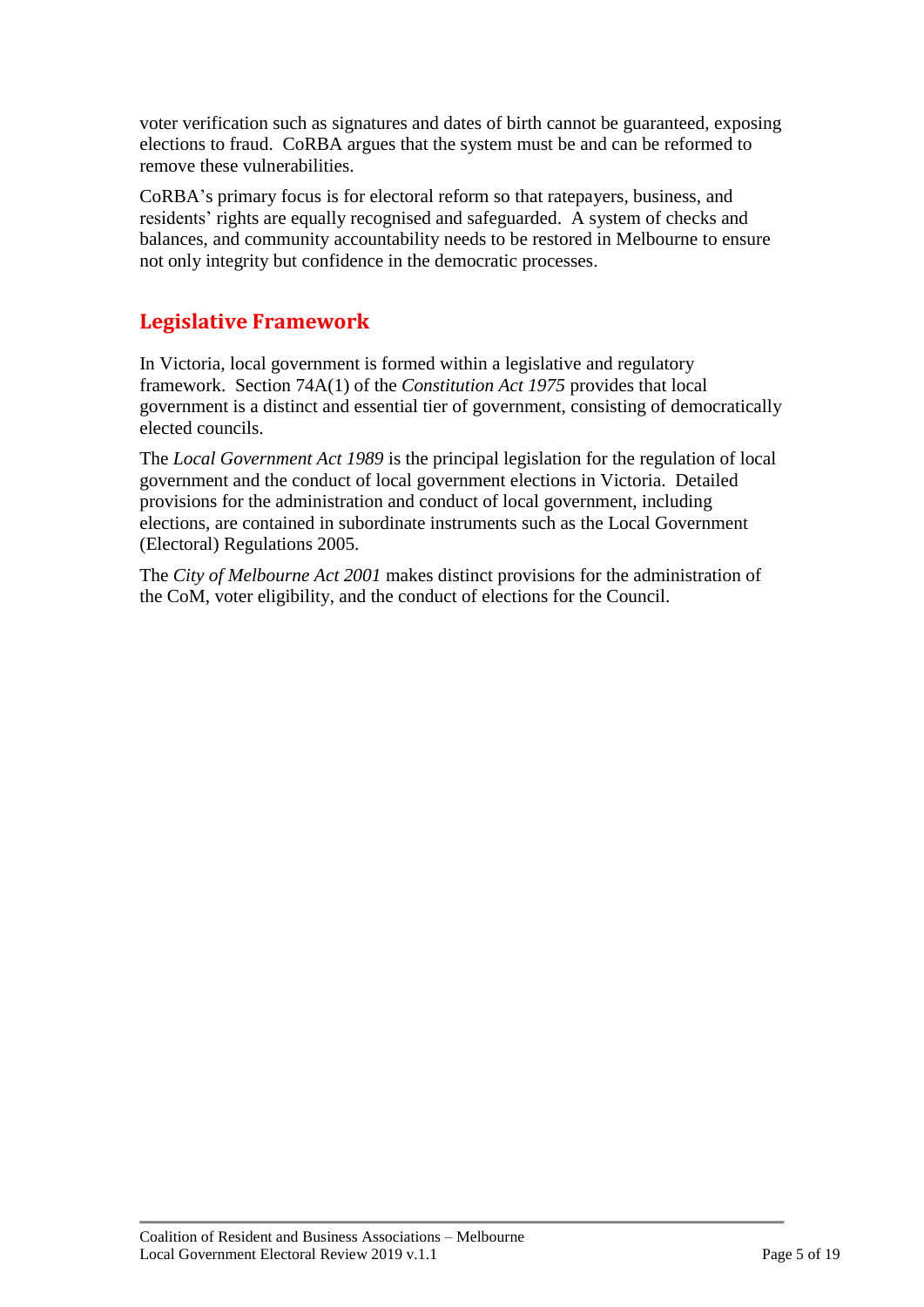# <span id="page-6-0"></span>**1. Electoral Process**

# <span id="page-6-1"></span>**Administration and Oversight of Elections**

# <span id="page-6-2"></span>**Assign the Victorian Electoral Commission statutory responsibility for conducting and overseeing municipal elections in the City of Melbourne.**

Under the present CoM system, the Victorian Electoral Commission (VEC) is contracted to undertake municipal elections not as the VEC *qua* VEC (i.e. not in its role as a statutory regulator) but as a mere 'service provider' or contractor. However, in 2011, the State Government nominated the VEC as the sole provider of such services and that contracts between municipalities and the VEC would no longer subject to a tender process. It should be noted that the VEC has been the only tenderer for Victorian local government election services since March 2002.

However, despite being the sole authorised electoral services provider, the CoM administration will not release any documents governing the conduct of CoM elections because, as a contractor, VEC contracts are held by the CoM to be 'commercial-in-confidence'. Given that the Government has nominated the VEC as the sole contractor for municipal elections, commercial-in-confidence does not or should not apply to the conduct of municipal elections. Because the VEC/CoM contract is not a public document, there is no means of determining whether necessary or appropriate conditions are being inserted in the contract to ameliorate the various problems identified in previous elections.

In April 2012, CoRBA met with officers of the Victorian Auditor General (VAGO) to discuss the CoM/VEC contract. VAGO said that it had 'significant' concerns relating to the transparency of the VEC/CoM contract but, due to various constraints, was not able to review the matter.

Following the VAGO meeting, CoRBA subsequently met with the then VEC Commissioner, Mr Steve Tully. At this meeting the VEC Commissioner explained that the VEC was engaged as a contractor, not as the VEC as a statutory regulator, in the conduct of the CoM elections, and that any irregularities, of which the VEC was aware, arise from the actions of the CoM and that, as a contractor, the VEC merely manages the election process but has no control or responsibility for the validity of the electoral roll beyond that part derived from the Victorian Electoral Roll over which the VEC has statutory responsibility.

The VEC does not have responsibility for establishing the validity of the parts of the CoM electoral roll compiled by CoM and therefore cannot determine if the CoM has properly and lawfully complied with the requirements of the *City of Melbourne Act 2001*.

Consequently, the VEC while acknowledging the seriousness of the deficiencies in the CoM electoral practises is unable to address those deficiencies. It is significant that the VEC Commissioner described these matters as 'very important' and needing to be addressed but that the VEC is powerless to do so.

CoRBA notes that the VEC's Commissioner's recommendations, arising from the 2012 council elections, include that the State Government:

*Considers legislating an election service provider as the default election service provider for local government elections and codifies a suitable costing*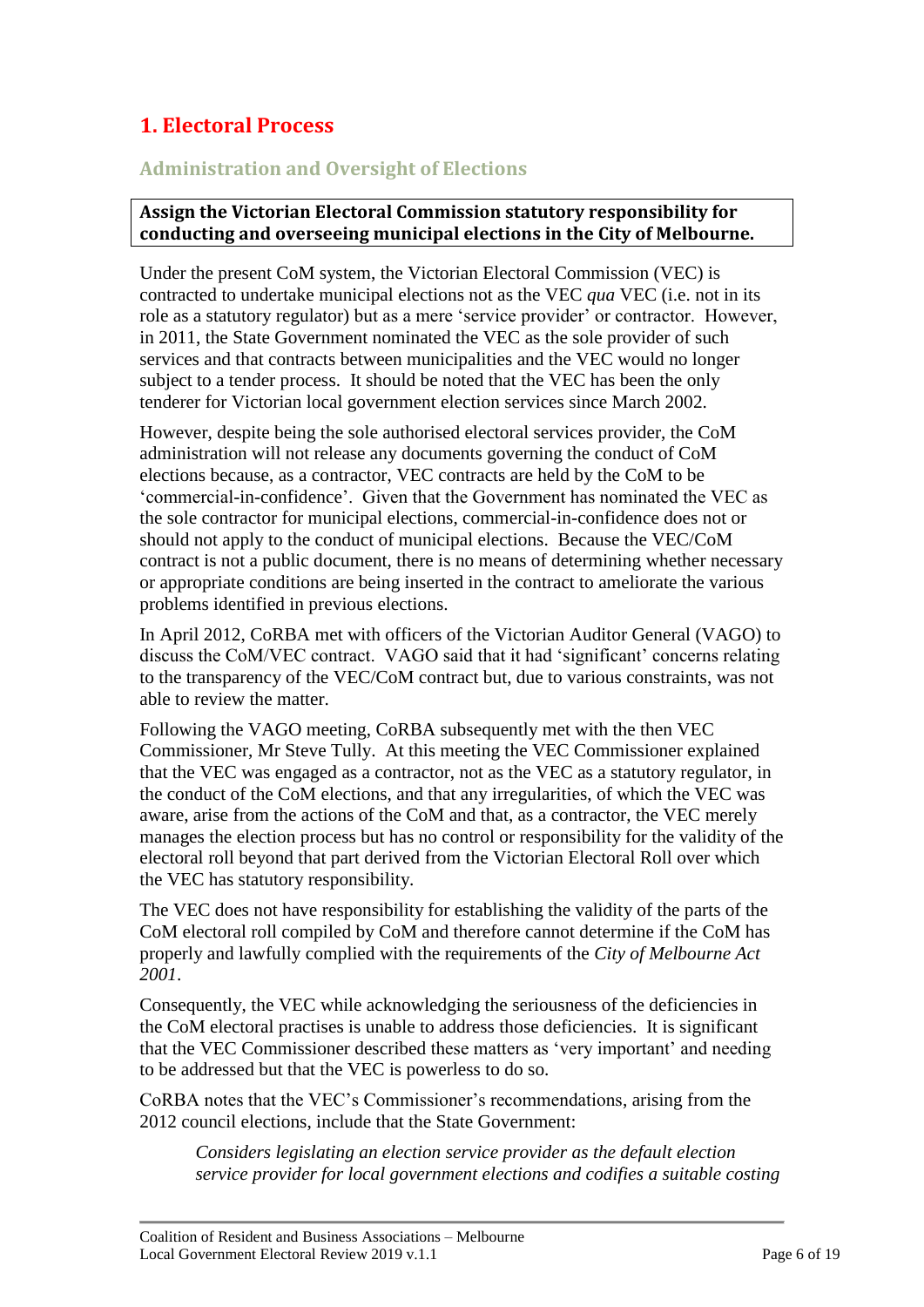*arrangement that exempts the service provider from councils' general procurement requirements*

The 2013 '*Georgiou Review*' also recommended that the VEC be appointed the sole statutory provider of electoral services.

# <span id="page-7-0"></span>**Campaign Donations**

# <span id="page-7-1"></span>**Restrict campaign contributions to persons on the Victorian electoral roll.**

# <span id="page-7-2"></span>**Cap both direct and indirect campaign contributions to \$1000 within any 12-month period.**

In the run-up to the 2012 CoM elections, there was extensive publicity regarding campaign contributions from developers to councillor election campaigns. A postelection investigation was undertaken by Victoria's Local Government Inspectorate. An outcome of the post-election review was the Inspectorate recommending that 'the Council tighten governance procedures to protect the integrity of their decision making' (*The Age,* 3 May 2013). As late as September 2013, nearly a year after the CoM elections, a bloc consisting of six CoM councillors was still making amendments and additions to their campaign donor declarations.

On 2 June 2013, matters came to a head at a CoM council meeting: the Lord Mayor, the Deputy Lord Mayor, and four other councillors were forced to exclude themselves from the meeting because of contributions to their election campaign by a major developer, who had made a submission on a matter under consideration. The Council was considering a significant reform to developer contributions to fund open space in the city. The Council lacked a quorum to vote on the proposal because six councillors were 'in conflict' and were compelled to exclude themselves from the meeting.

Because of the lack of a quorum, an important reform was thwarted and those five councillors who did not accept developer contributions were denied their right to vote and the electors of Melbourne went unheard and unrepresented.

Quorum issues regularly occur in the CoM, given the extent of corporate donations supporting the election of at least six councillors. For example, since 2012, the Lord Mayor and his bloc of six councillors have had to excuse themselves over 12 times from council deliberations due to conflicts of interest arising from political donations.

In the 2018 Lord Mayoral by-election, one candidate, Sally Capp, raised \$332,000 with multiple single donations in excess of \$10,000.

Her nearest rival, Jennifer Yang, raised \$171,000, including several individual donations in excess of \$10,000.

In every CoM election since 2001, the candidate who has raised the most amount of money has been the winning the candidate – without exception. A system that requires that sort of money to win encourages corruption and discourages participation except by those supported by wealthy vested interests or major political parties.

It is CoRBA's view that it is unfair and simplistic to ban donations from a particular class of corporate donor, such as property developers (who are no more or less inclined than any other business to further their interests). Also, it raises the matter of defining a 'developer'. CoRBA believes that it would be administratively and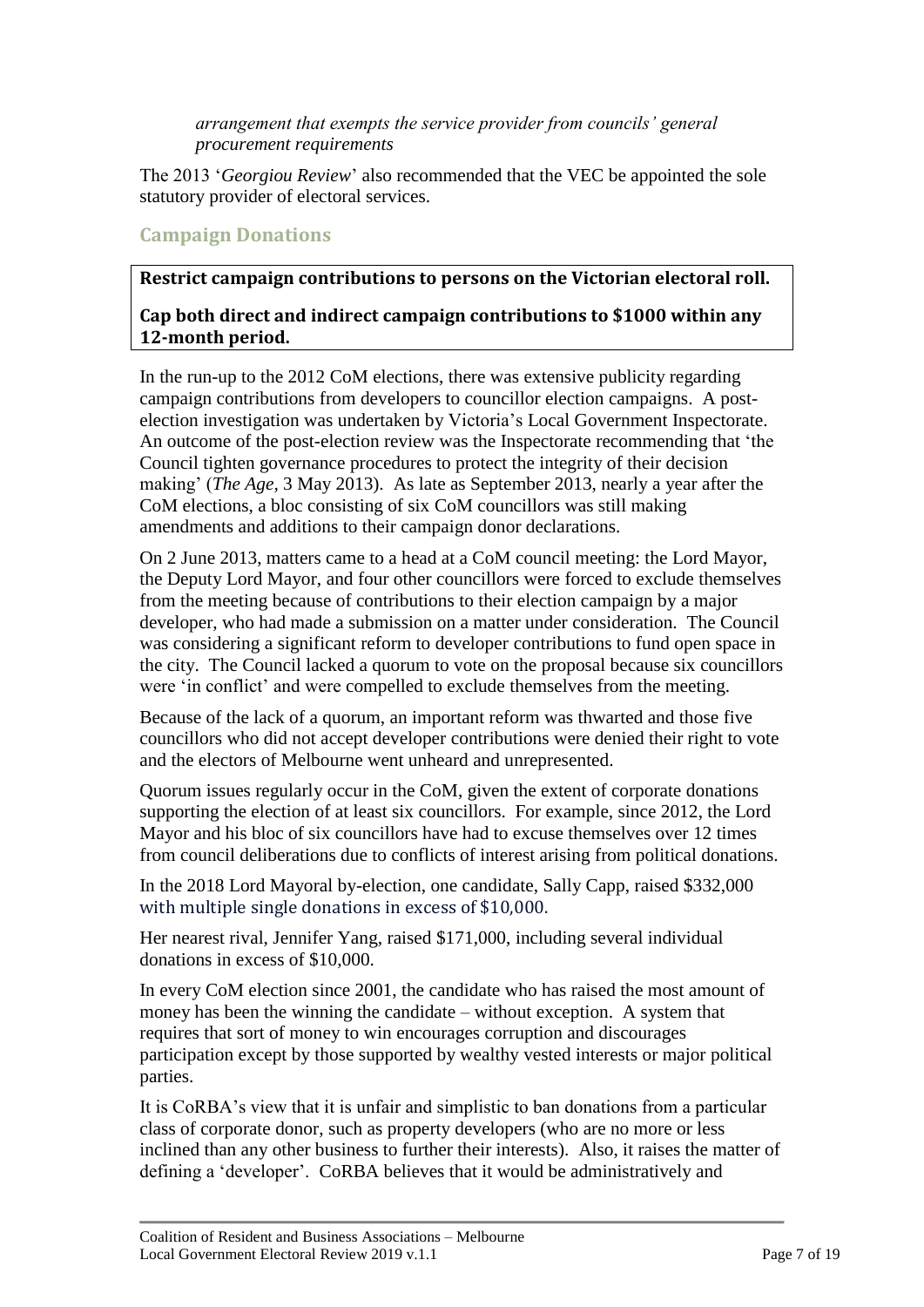politically more efficient, and equitable, to prohibit both direct and indirect campaign contributions from any corporate entity and restrict campaign contributions to private individuals on the Victorian electoral roll, at a capped amount, over a given period.

CoRBA notes that such campaign finance restrictions are common throughout the Australian jurisdictions and can be found at every level of government.

Given the 'local' nature of local government and the need to open and encourage participation in the political system, CoRBA is of the view that donations should be capped at an amount substantially less than that of either State or Commonwealth elections; so that, in effect, the community is not priced out of democracy.

|                                                            | Commonwealth                 | <b>NSW</b>                                                                                                                                       | Queensland                                                                                                                                   | City of<br><b>Melbourne</b>                              |
|------------------------------------------------------------|------------------------------|--------------------------------------------------------------------------------------------------------------------------------------------------|----------------------------------------------------------------------------------------------------------------------------------------------|----------------------------------------------------------|
| <b>Banned donors</b><br><b>Current</b>                     | None                         | Property<br>developers,<br>tobacco<br>industry, for-<br>profit liquor,<br>and gaming<br>industry.<br>Individuals not<br>on the electoral<br>roll | Foreign-<br>sourced<br>donations                                                                                                             | None                                                     |
| <b>Banned donors</b><br><b>Proposed by</b><br>governments  | Foreign-sourced<br>donations | All donors not<br>on the NSW<br>electoral roll                                                                                                   | No change                                                                                                                                    | None                                                     |
| <b>Banned Donors</b><br><b>Proposed by</b><br><b>CoRBA</b> |                              |                                                                                                                                                  |                                                                                                                                              | All donors not<br>on the<br>Victorian<br>electoral roll  |
| <b>Donation Caps</b>                                       | None                         | \$5,000 to<br>registered<br>political<br>parties,<br>\$2,000 to<br>unregistered<br>political<br>parties,<br>candidates and<br>third parties.     | \$5,000 to<br>registered<br>political<br>parties,<br>\$2,000 to<br>unregistered<br>political<br>parties,<br>candidates and<br>third parties. | None                                                     |
| <b>Donation Caps</b><br><b>Proposed by</b><br>governments  | None                         | None                                                                                                                                             | None                                                                                                                                         | \$4000 to any<br>candidate or<br>group of<br>candidates. |
| <b>Donation Caps</b><br><b>Proposed by</b>                 |                              |                                                                                                                                                  |                                                                                                                                              | \$1000 to any<br>candidate,                              |

<span id="page-8-0"></span>*Table of Comparison of Banned Donors and Donation Caps*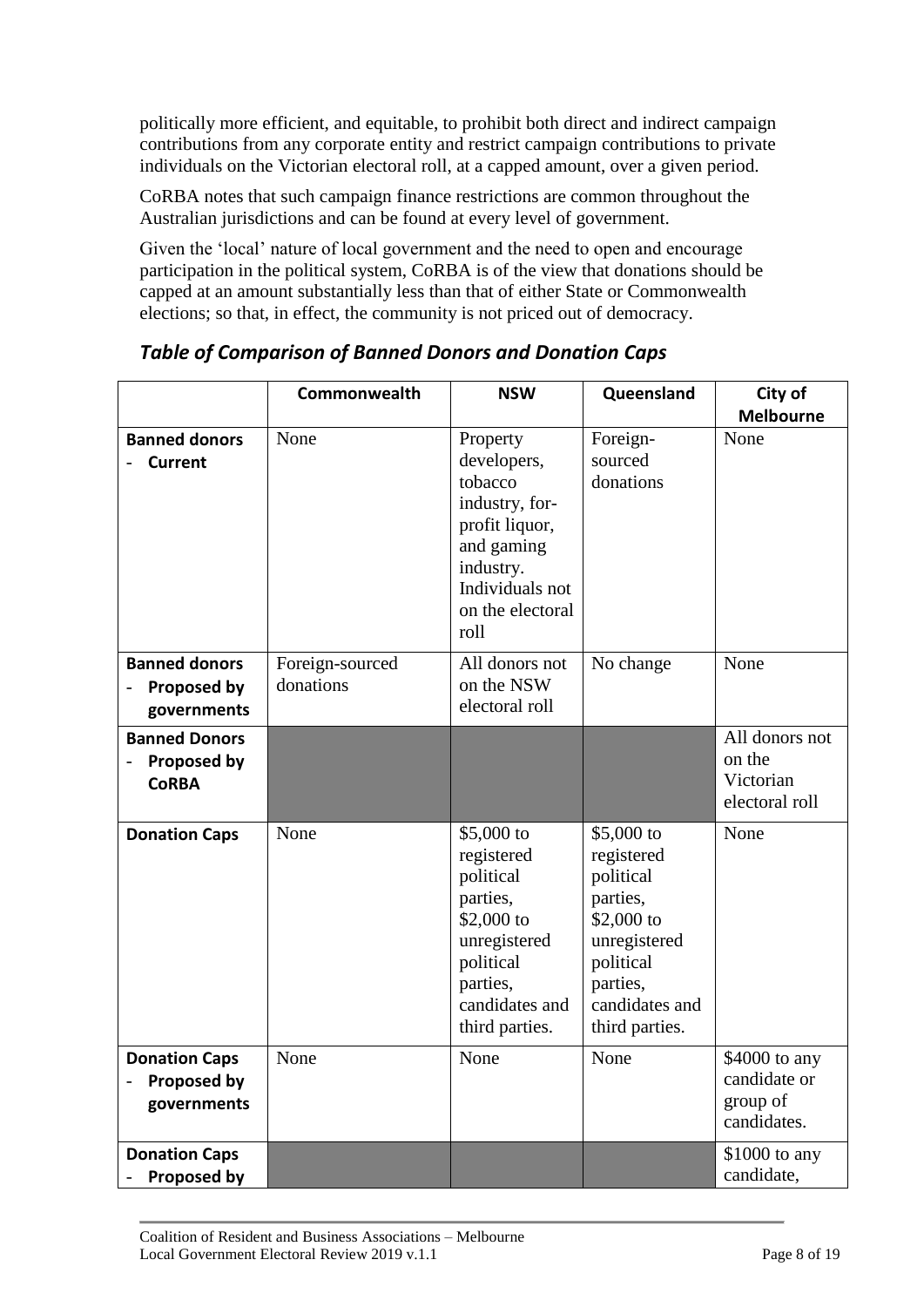|                                                                             | Commonwealth                                                                            | <b>NSW</b>                                                                                   | Queensland                                                                                  | City of<br><b>Melbourne</b>                                                                           |
|-----------------------------------------------------------------------------|-----------------------------------------------------------------------------------------|----------------------------------------------------------------------------------------------|---------------------------------------------------------------------------------------------|-------------------------------------------------------------------------------------------------------|
| <b>CoRBA</b>                                                                |                                                                                         |                                                                                              |                                                                                             | group of<br>candidates, and<br>related third<br>parties in any<br>12-month<br>period.                 |
| <b>Donations</b><br><b>Disclosure</b><br><b>Current</b>                     | $$11,500$ or more in a<br>year to political<br>parties, candidates, or<br>third parties | $$1,000$ or more<br>in a year to<br>political<br>parties,<br>candidates, or<br>third parties | \$1,000 or more<br>in a year to<br>political<br>parties,<br>candidates, or<br>third parties | None                                                                                                  |
| <b>Donations</b><br><b>Disclosure</b><br><b>Proposed by</b><br>governments  | \$1,000 or more in a<br>year to political<br>parties, candidates, or<br>third parties   | No change                                                                                    | No change                                                                                   | \$500 for to<br>campaign<br>donations and<br>other gifts<br>received by<br>councillors                |
| <b>Donations</b><br><b>Disclosure</b><br><b>Proposed by</b><br><b>CoRBA</b> |                                                                                         |                                                                                              |                                                                                             | $$150$ in any<br>12-month<br>period, to<br>candidates,<br>councillors, or<br>related third<br>parties |

# <span id="page-9-0"></span>**Reporting of Campaign Contributions**

<span id="page-9-1"></span>**Campaign contributions should be publicly disclosed within three (3) business days of receipt**

# <span id="page-9-2"></span>**Campaign contributions are prohibited within (5) five business days before the close of an election.**

CoRBA starts with the initial premise that in local government elections and associated campaign funding that '*publicity is justly commended as a remedy for social and industrial diseases. Sunlight is said to be the best of disinfectants; electric*  light the most efficient policeman'<sup>1</sup>.

At the 2012 CoM elections some candidates chose to take a strict and literal approach to their reading of the *Local Government Act*'s campaign finance disclosure requirements and not divulge their donations until well after the election (as previously noted, in some instances nearly 12 months after the CoM election), while other candidates chose to disclose contributions when and as they were received.

<sup>1</sup> <sup>1</sup> Brandies, Justice Louis, *Other People's Money—and How Bankers Use It* (1914).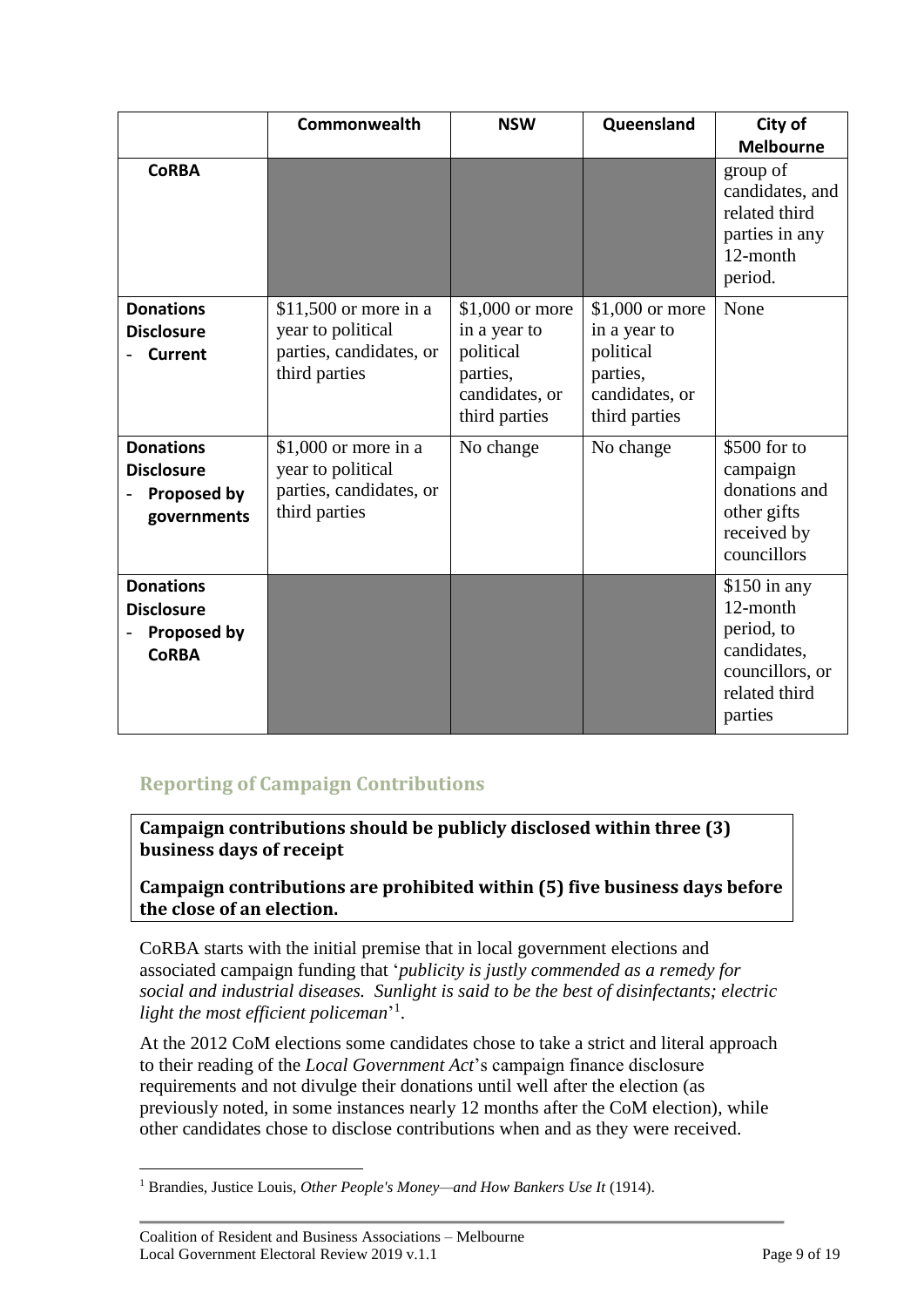The spirit and intent of the *Local Government Act*'s campaign finance disclosure requirements appears to support a system of continual disclosure (as contributions are received, they are disclosed).

CoRBA supports a transparent and dynamic disclosure system whereby campaign contributions are disclosed within three (3) business days of receipt and that campaign contributions are prohibited within (5) five business days before an election or afterwards.

For the purposes of transparency and good governance, the current reporting requirements, and the absence of an audit process around campaign funding in CoM elections is obviously inadequate.

The actual investment in, and the sources of funding for, each candidate's campaign are not publicly disclosed. Unlike any other Australian jurisdiction, CoM candidates are required to reveal only their own direct investment and are not required to detail financial or other support provided by third parties such as 'friends' or 'supporters'.

Campaign funding is a uniquely important and influential factor in all CoM elections compared to campaigns in other municipalities.

The CoM is an un-subdivided municipality, where over 60 per cent of the electorate are non-resident voters. The costs incurred by candidates in attempting to engage with these constituents are prohibitively high and offer the unscrupulous and the venal an opportunity to surreptitiously or indirectly unduly sway candidates and voters. For example, because of the nature of the CoM's demography – a high concentration of secure apartment buildings – due to postal balloting, it necessitates the posting of campaign materials, with a single postal mail out costing over \$100,000 and a campaign invariably involves an average of two such mail outs.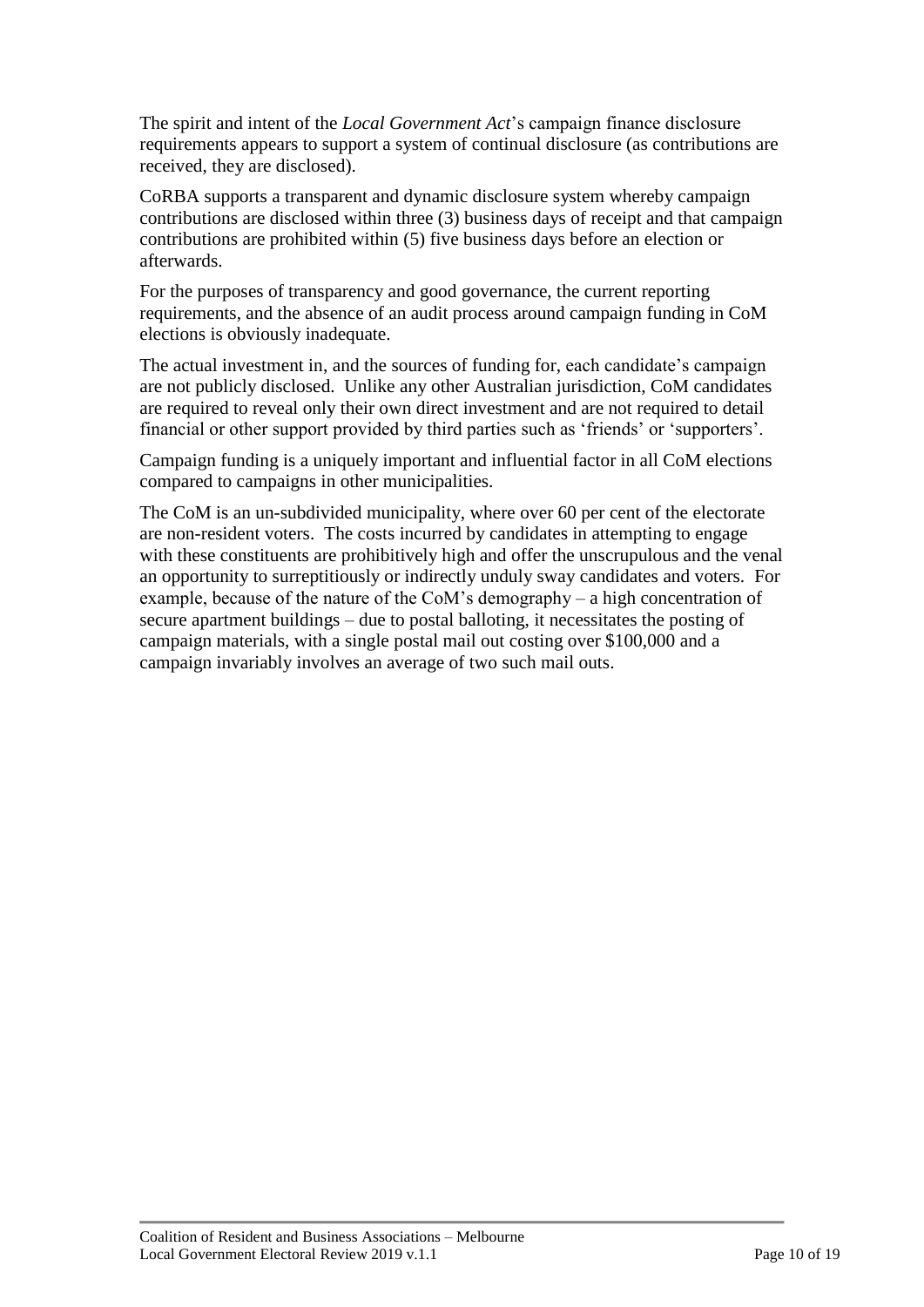# <span id="page-11-0"></span>**2. Participation**

While, on average, voter participation rates in local government elections has remained relatively stable, since the *City of Melbourne Act 2001*, voter participation in the CoM has declined dramatically and continues to do so.



<span id="page-11-1"></span>*Table of voter participation in Victoria v City of Melbourne*

Victorian Electoral Commission figures:

| 2016 | 51.5% (Victorian average of 75.6%) |  |
|------|------------------------------------|--|
|      |                                    |  |

| 2012 | 59.9% (Victorian average of 72.5%) |  |  |
|------|------------------------------------|--|--|
|      |                                    |  |  |

| 2004 |  | 65.1% (Victorian average of 75.7%) |  |  |
|------|--|------------------------------------|--|--|
|------|--|------------------------------------|--|--|

Pre-2001 72.6% (Victorian average of 75.5%)

# <span id="page-11-2"></span>**Apply the voter eligibility requirements of the** *Local Government Act 1989* **to the City of Melbourne electoral roll and elections.**

The CoM is unique among all of Australia's jurisdictions in that it does not apply the voter eligibility tests common to *all* of Australia's other levels of government and jurisdictions, including Victoria's other 78 local governments; under the *City of Melbourne Act 2001*, the CoM applies its own voter eligibility requirements. Obviously, this causes not only confusion between individuals moving between Victorian municipalities but businesses considering locating to the CoM who may find themselves 'deemed' onto the CoM electoral roll without their consent or desire to do so.

For consistency, equity, ease of understanding, and harmonisation, CoRBA strongly recommends that the CoM applies the voter eligibility tests contained in the *Local Government Act 1989*.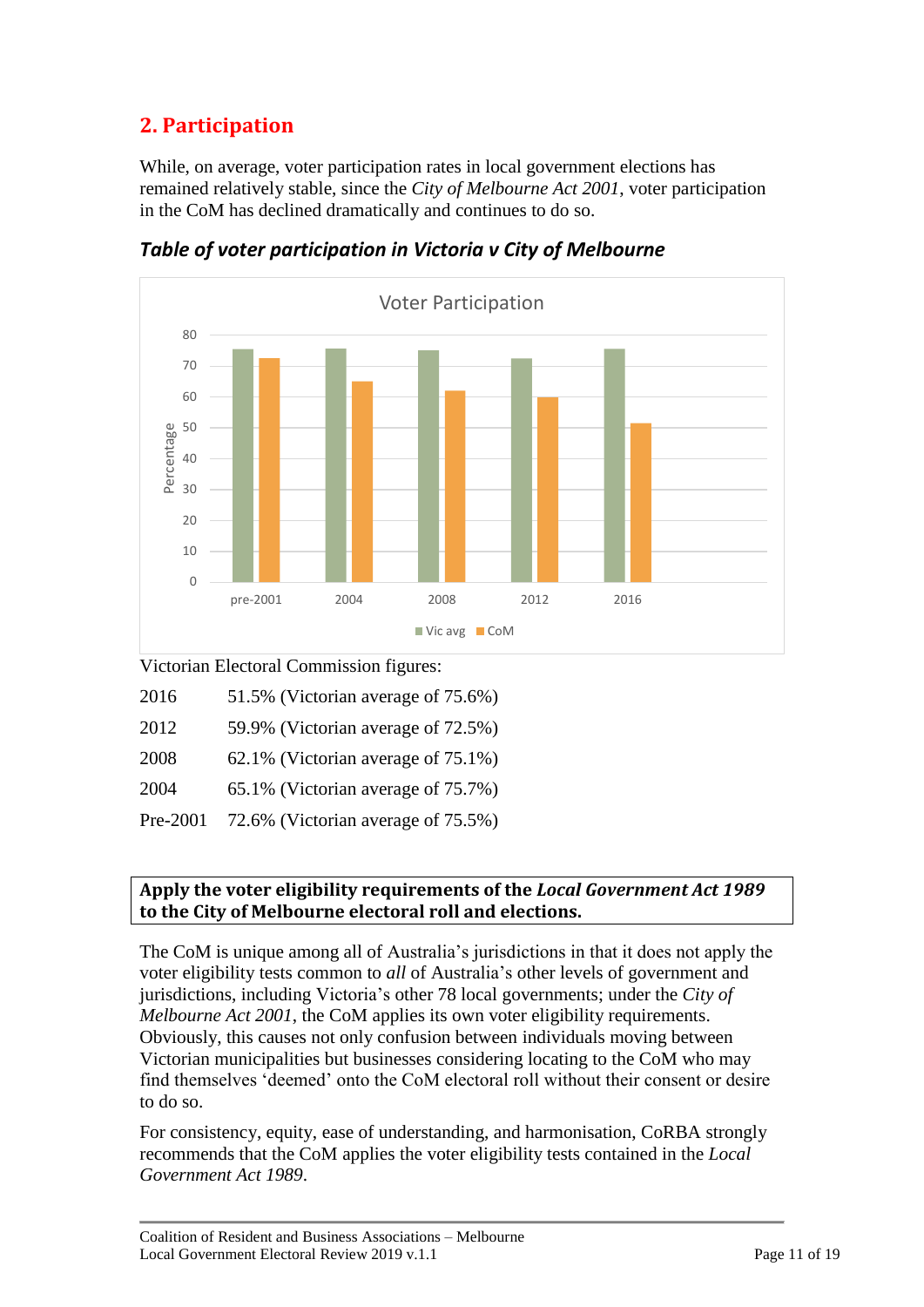# <span id="page-12-0"></span>**Remove the 'deeming' provisions in the** *City of Melbourne Act 2001*

CoRBA starts with the perspective that democracy is based upon the concept of 'one person, one vote'.

In the CoM, certain classes of voter (e.g. corporations) are 'deemed' onto the electoral roll. This is to say that they are placed on the roll without their consent or applying to enrol. In the same process, corporations are given two votes to the single vote of other voters.

Deeming has proved a fraught process with over 60 per cent of deemed voters not voting, despite the considerable investment of time and money by the CoM in encouraging deemed voters to vote. It is obvious that those who would have otherwise voted without deeming have done so and the remainder consistently refuse to do so. Therefore, the deeming process proves not only inefficient and costly but a waste of resources for a negligible return and distortion of the electoral roll.

An unintended consequence of the deemed voter system is the issue of discrimination based on sex, race, and age in the compilation of the CoM electoral roll created by the deeming provisions of the *City of Melbourne Act 2001*. ASIC data and related research indicates that company directors are predominantly male, Anglo-Australian, and 'middle-aged'. Therefore, a disproportionate number of 'deemed' voters or 'Company nominees' are male, Anglo-Australian, and 'middle-aged'. Given the size of the deemed vote in the CoM, this imbalance produces a skewed electoral outcome in which women, non-Anglo-Australians, the aged, and the young are not equitably represented in this category of voter.

It is the view of CoRBA that the deeming provisions of the *City of Melbourne Act 2001* have failed and that they should be aligned with sections 11 and 16 of the *Local Government Act 1989* (a corporation choose to go on the role and can apply to enrol one of its directors or company secretary as a voter)*.*, so as to harmonise voting requirements across all of Victoria's municipalities as well as State and Commonwealth jurisdictions.

This would have the benefit of allowing the CoM to direct resources to those who wish to vote and would relieve presently deemed voters of an unnecessary bureaucratic burden and associated administrative and compliance costs.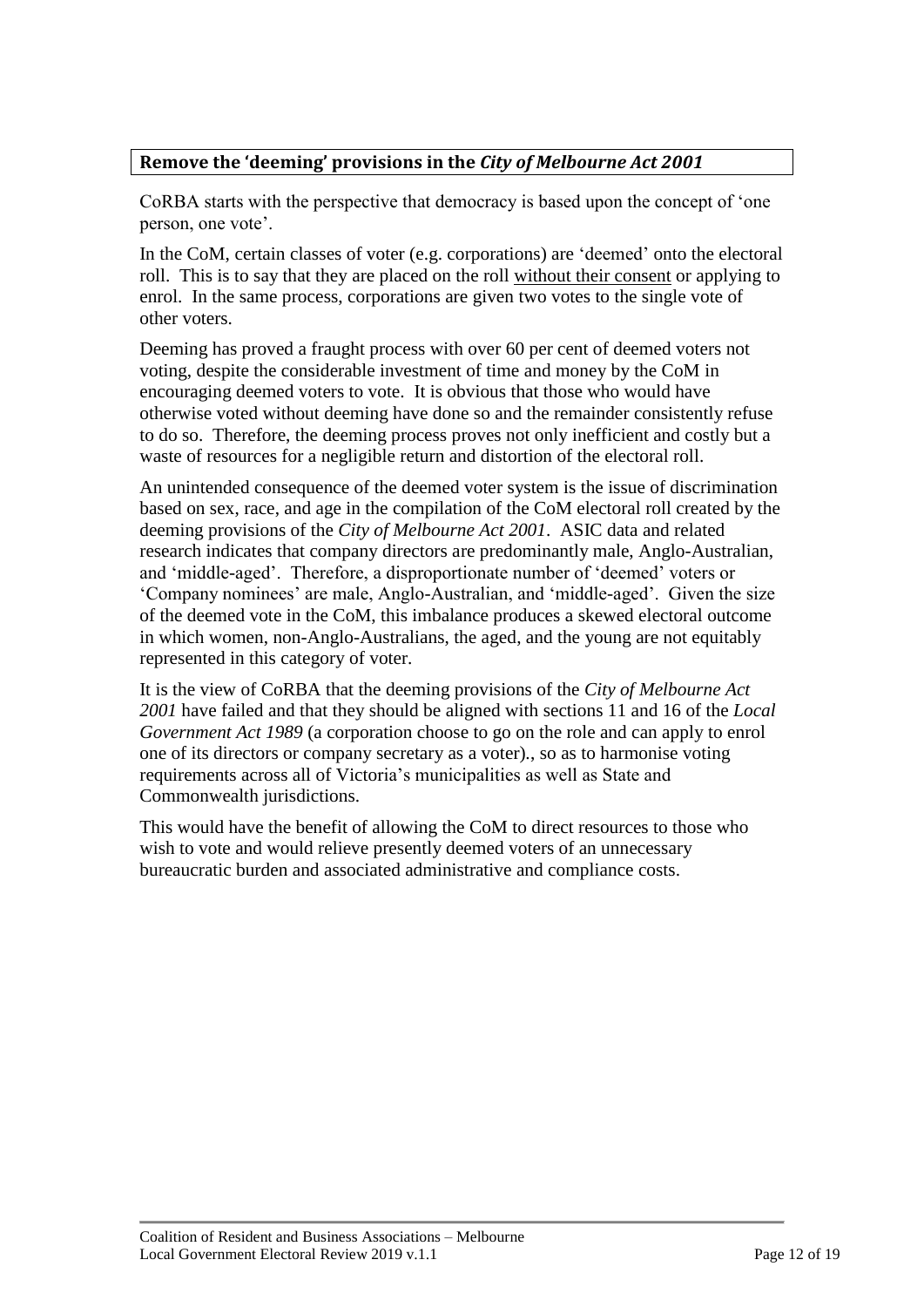# <span id="page-13-0"></span>**3. Integrity**

#### <span id="page-13-1"></span>**Ensure Ballot verification.**

In CoM elections, the VEC uses a sampling process to validate ballot papers by verifying the signatures and/or the date of birth on ballot envelopes. In doing so the VEC can only sample those ballots from voters on the State Electoral roll, as the date of birth is required for registration on the State Electoral, but the VEC cannot verify those voters on the CoM's CEO's roll, as a date of birth cannot be verified.

Furthermore, the VEC cannot verify signatures or dates of birth on ballots from 'deemed' voters because neither signatures nor date of birth form part of the prescribed data held by ASIC – from whose data base deemed voters are drawn.

To further complicate the verification process, as a contractor rather than statutory authority, the VEC does not have the authority to exclude ballots where the voter omits to provide data such as the date of birth or signature.

So, in the CoM, we have the situation where the VEC is expected to verify ballots with incomplete or non-existent data and, even if having found fault with those ballots, cannot exclude them from the count.

In fact, given that the VEC either does not or cannot verify a date of birth or signature on ballot envelopes from certain classes of voter, the CoM may be in breach of Victoria's *Information Privacy Act* and the Information Privacy Principles by requesting and or holding personal information it cannot use.

To this extent, CoRBA recommends that the deemed category of voter under the *City of Melbourne Act 2001* is replaced by sections 11 and 16 of the *Local Government Act 1989* – whereby a corporation applies for voter registration and thereby provides such information as is required for verification; such as date of birth and signature.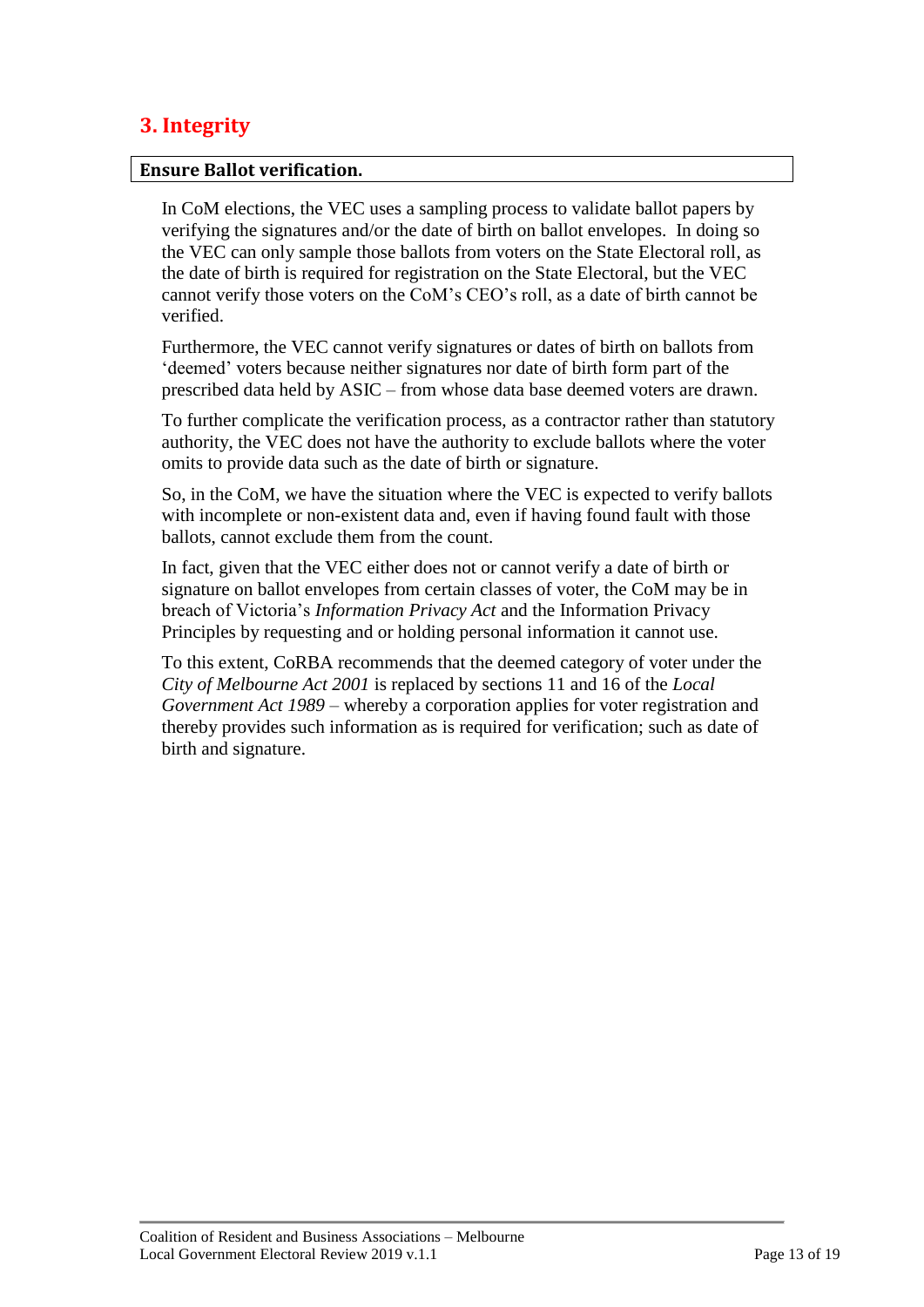# <span id="page-14-0"></span>**4. Electoral Representation**

# <span id="page-14-1"></span>**Introduce optional and partial preferential voting in CoM elections.**

Victoria uses the full preferential voting system for local government elections. Under full preferential voting, a voter must to place a 1 in the box against their preferred candidate on the ballot paper, then must number *all* of the remaining boxes in the order of preference (2, 3, 4, 5, et cetera) *and* number the boxes correctly. If every box is not numbered, and numbered correctly, the vote is considered informal and is not counted. This is particularly burdensome when there are a large number of candidates and is morally dubious in that it forces voters to vote for candidates whom they might not otherwise vote.

Full preferential voting sets a high bar for voters, thus increasing the likelihood of informal or donkey votes. Voters must express preferences for all candidates, whether known or unknown to the voter. To have their first preference counted as formal; voters must distinguish between every candidate on the ballot paper, including between candidates equally disliked by the voter, as well as between every other person on the ballot paper.

A far better principle is to adopt optional or partial preferential voting, whereby voters need only to express preferences for the candidate or candidates they know and/or for whom they wish to vote. For example, the minimum number of boxes a voter must number is same as the number of vacancies  $(100 \text{ candidates and } 9 \text{ vaccines})$ minimum number of 9 boxes to be numbered).

The main advantage to flow from optional or partial preferential voting would be to lessen the level of informal voting. Surveys of ballot papers by the Australian Electoral Commission, among others, show that around half of all informal votes had expressed a valid first preference and so would have otherwise been counted had optional or partial preferential voting been used.

Optional and partial preferential voting has a principled advantage over full preferential voting in reducing the informal rate, not forcing voters to express preferences they do not have, and not forcing voters to vote for candidates whom they would not otherwise vote.

In Australia, optional and partial preferential voting is used in New South Wales, Queensland, the Commonwealth, and the Victorian Legislative Council elections.

# <span id="page-14-2"></span>**Remove 'above-the-line' (group) voting in CoM elections**

Above-the-line voting was introduced to offer voters a simpler alternative to the requirement to number every candidate in order of preference on ballot papers. It also had the intention of reducing the number of incorrectly completed ballot papers and thus informal votes. Above-the-line ballot papers, while retaining the option to number all candidates, introduced the alternative of the nomination of a vote for a particular party or group and, by implication, for the preferences upon which that the candidate had decided.

The incentive to vote above the line for a candidate and that person's preferences, instead of numbering all the candidates' boxes in order of the voter's preference, is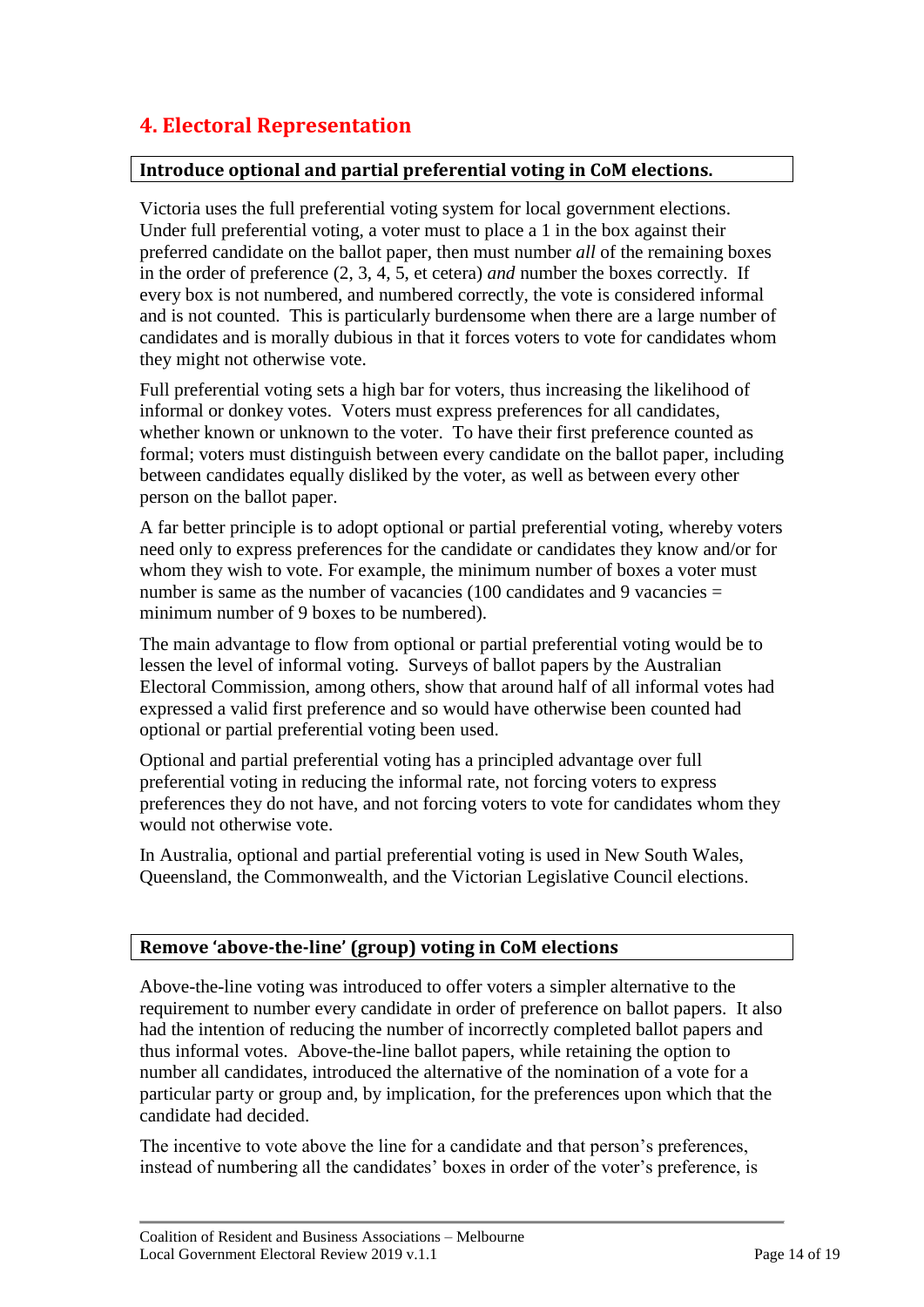very strong. Numbering each individual box can be a tiresome task which carries the risk of making a mistake in number sequencing, and, under the present counting regime, invalidating that vote. This task is further complicated by increasing numbers of candidates.

Researchers and commentators have expressed concern with above-the-line voting practices. Above-the-line voting not only puts the voter completely in the hands of the candidate but makes it exceedingly difficult for the voter to understand the preference implications of their vote. The lack of transparency of preference flows may direct a vote in a way not intended by the voter. This is because candidates increasingly negotiate preference deals not on issues of policy or principle but based on strategy and self-interest.

Mr Antony Green, a respected election analyst, has observed that the price for a [minimal] decrease in informal voting achieved by above-the-line ballot papers is that '*a democratic deficit has developed; with serious questions as to whether the results engineered by group ticket voting truly represent the will of the electorate*'.

Mr Green recommends, as does CoRBA, the use of optional and partial preferential voting which removes the need for above-the-line voting as this gives voters more options to direct their own preferences, thereby weakening the control candidates have over preferences, rendering 'preference harvesting' less successful, and making elections more reflective of the will of the electorate.

Another alternative is to adopt the NSW Legislative Council system, whereby voters fill in their own preferences for candidates above the line, again ideally using optional preferences.

# <span id="page-15-0"></span>**Introduce candidate rotation on ballot papers ('Robson Rotation')**

CoRBA supports the introduction of the 'Robson Rotation' in setting out of candidates' positions candidates on a ballot paper.

The City of Melbourne's elections are carried out subject to Victoria's *Local Government Act 1989* (LGA) (Parts 3 and 4) and the *City of Melbourne Act 2001* (CoMA) (Part 3). Both Acts are silent on the method of counting ballot papers.

The Robson Rotation is used, where preferential voting systems apply, to avoid advantages being gained by candidates that might otherwise have their names appear, on all the ballot papers issued, in advantageous or prominent positions on a ballot paper (i.e. first on the list of candidates), such as those used for elections for the Lord Mayor and Deputy Lord Mayor of the CoM or, as it applies for elections for Councillors, within their group's column on the ballot paper, leaving other candidates' names appearing – on all the ballot-papers – in less advantageous or prominent positions. Such relative advantage always occurs when all ballot papers issued show all the candidates listed in an identical order.

The Robson Rotation is designed to overcome two difficulties in preferential voting:

first is the small, but in close contests, the significant percentage of voters that simply vote down a ballot-paper column in numerical order because that is the simplest way to complete the ballot-paper regardless of the order of the candidates' names ('donkey voters'); and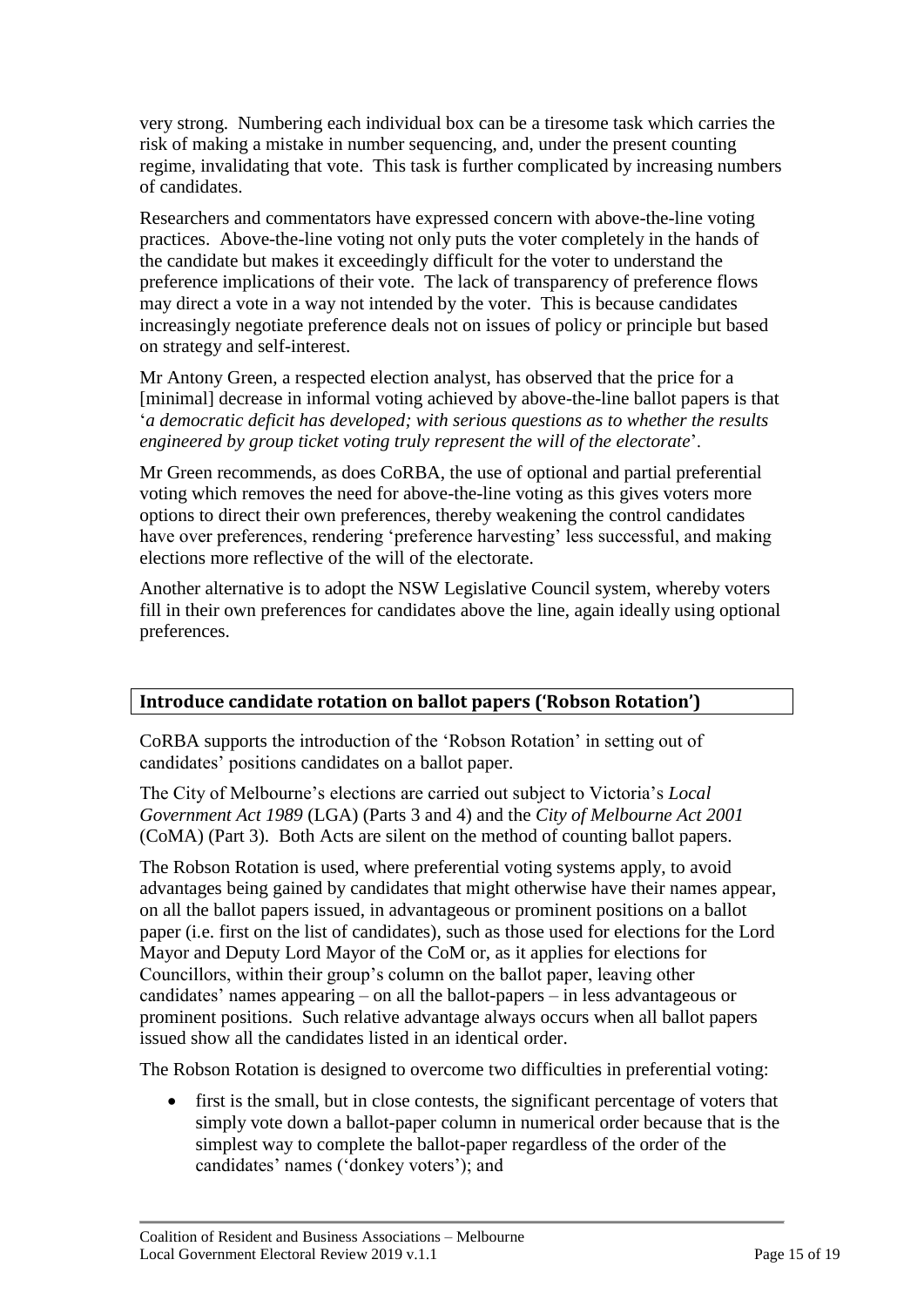• second is the use of candidates' of 'how-to-vote' cards, on which a representation of a completed ballot-paper is shown, with a request that it be copied exactly in the order shown to meet the candidate's wishes. If numerous voters follow such how-to-vote cards, the decision as to which of a party's or group's candidates is elected is effectively transferred from the voters to the candidate.

The use of the Robson Rotation reduces the artificial concentration of votes on a group's proclaimed number one candidate and reflects voters' explicit choices of other candidates within their preferred candidate – this provides a stark contrast to the use of preferences in the 2013 Senate elections.

# <span id="page-16-0"></span>**Limit the term of office of the Lord Mayor**

CoRBA recommends that a person should be restricted to not more than two consecutive terms as Lord Mayor. This is to curb the potential for a monopoly on the office, whereby a person effectively becomes 'Lord Mayor for Life'.

CoRBA's proposal refers to two consecutive terms (8 years) – with an exclusion period of not less than two consecutive terms – but not precluding a person from standing again at the expiry of the exclusion period or seeking election as a councillor. To avoid sham exclusion, the exclusion period should also include a former Lord Mayor becoming Deputy Lord Mayor.

We note that terms limits are a common feature of many political systems and that they promote more competitive elections, lessen the risk of developing a professional political class by ensuring 'turn over', and remove the risk of effectively 'life-time' appointments.

# <span id="page-16-1"></span>**Remove the direct election of the Deputy Lord Mayor**

CoRBA recommends that the position of Deputy Lord Mayor is no longer a directly elected position but is elected on a rotational basis from and by sitting councillors.

We believe that this would present an opportunity for councillors to directly experience and engage in leadership position.

CoRBA notes that the City Geelong has a directly elected Mayor and that the Deputy Mayor is chosen by councillors on a rotational basis.

In 2018, the then Lord Mayor resigned from the council, an election was held, and a new Lord Mayor was elected. This has created the anomalous situation where the Lord Mayor and Deputy Lord Mayor are no-longer a 'team', being elected on different platforms, and often find themselves in conflict or opposition.

# <span id="page-16-2"></span>**Make it an offence for councillors to determine a matter other than in a formal session of council.**

In his 2013 Annual Report, Victoria's Ombudsman noted that councillors, in some councils, were found to have engaged in decision-making which: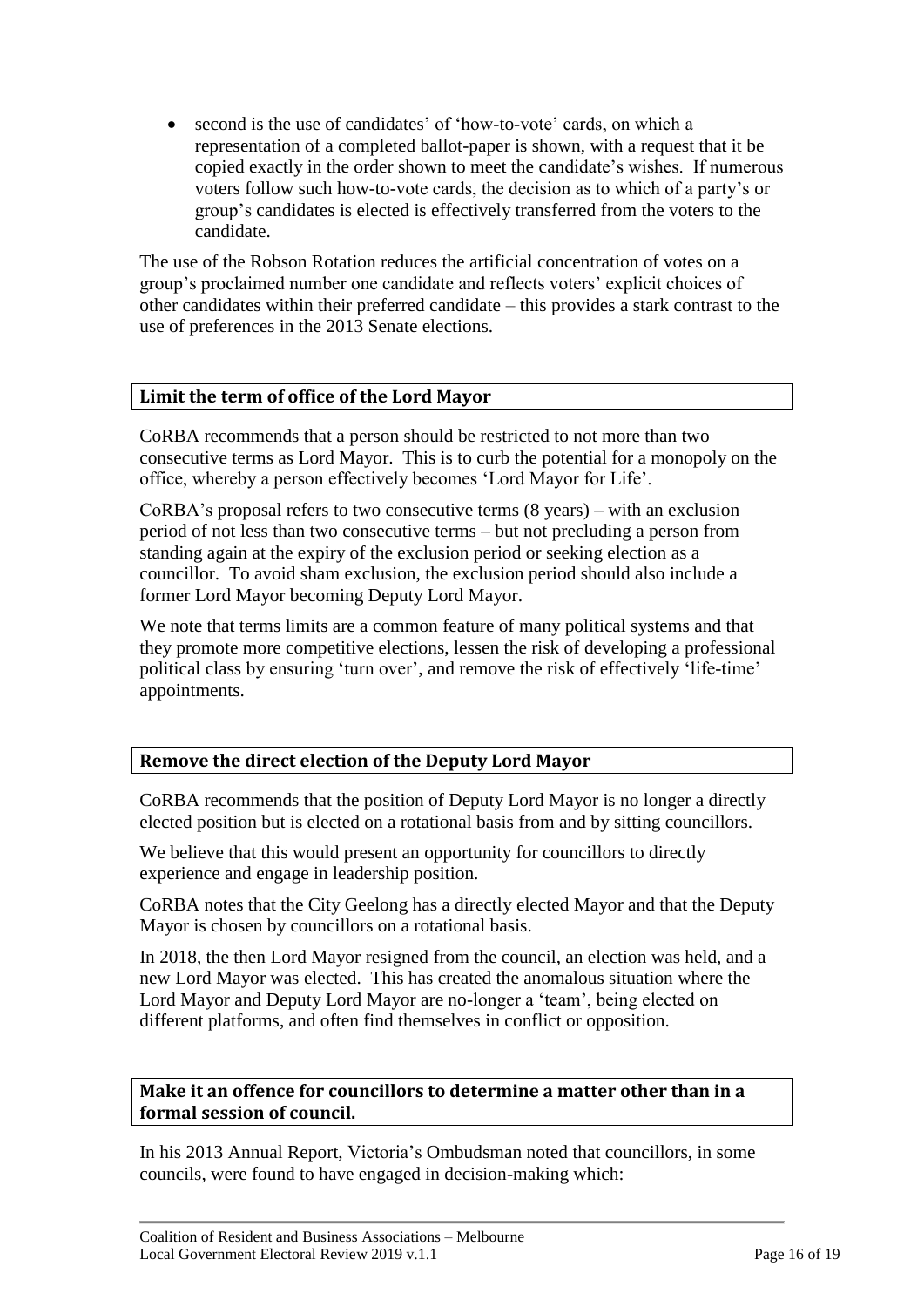- was made for personal gain or political motivations could cause detriment to the council;
- was in retaliation for broken promises;
- was made behind closed doors;
- involved voting in a bloc to support a faction, even when those decisions were not necessarily in the best interests of the community.

CoRBA notes decision making in the CoM while generally good has shown:

- decisions made for political considerations;
- decisions made behind closed doors (councillors meet in private session before council meetings to determine the outcome of some matters and political party supported councillors have met 'in caucus' to determine their collective votes on a political or factional basis); and
- often votes on a factional/bloc basis.

In light of the Ombudsman's criticisms, and that decisions made behind closed doors invite corrupt decisions, CoRBA recommends that the *Local Government Act 1989* is amended to make it an offence for councillors to determine a matter other than in a formal session of council and that such proceedings are recorded and kept pursuant to the *Public Records Act*.

# <span id="page-17-0"></span>**Reintroduce Wards in the City of Melbourne.**

Presently the CoM is treated a single undifferentiated ward with 11 councillors (Lord Mayor, Deputy Lord Mayor and nine councillors). This has led to the situation where there is no elected representative responsible for any part of the municipality.

CoRBA maintains that the reintroduction of 10 single member wards (i.e. excluding the directly elected Lord Mayor) would allow for residents to be more directly represented and ensure that councillors will be accountable to their local communities.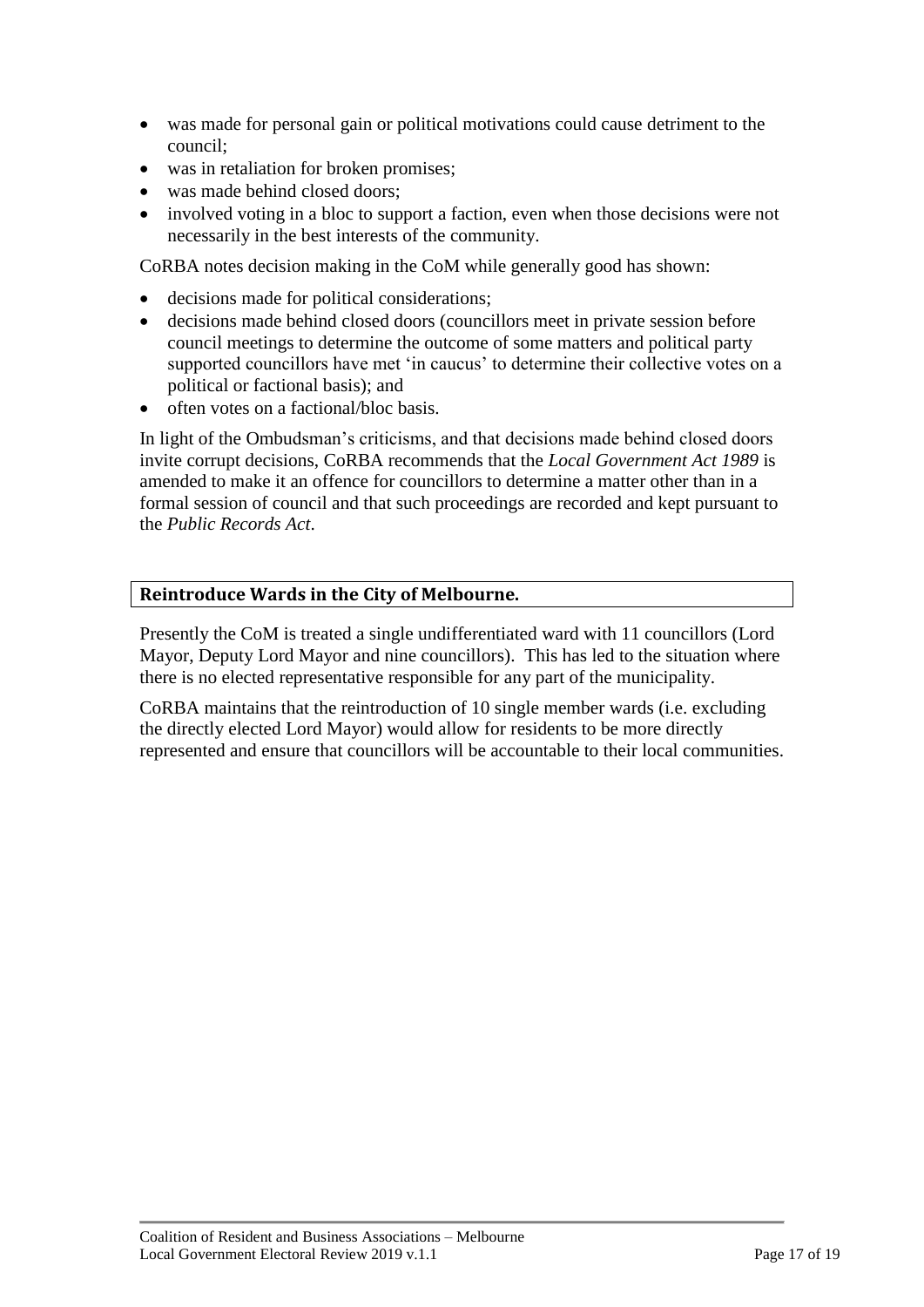# <span id="page-18-0"></span>**Members of CoRBA**

## **Carlton Residents Association Inc.**

- **Email** trisholoughlin@gmail.com or faridafleming@gmail.com
- **Post** PO Box 1140 CARLTON 3053 www.carltonresidents.org.au

#### **Collins Street Precinct**

- **Email** marypoulakis@mac.com or tracey.davis@collinsstreet.com.au
- Post Collins Street Precinct, Mezzanine Level, 100 Elizabeth Street, MELBOURNE 3000

www.collinsstreet.com.au

## **Docklands Chamber of Commerce**

- **Email** admin@docklands.com.au
- **Post** PO Box 23028 DOCKLANDS 8012 www.carltonresidents.org.au

# **Docklands Community Association**

- **Email** gardnerjohnstone@gmail.com
- **Post** 17 Waterview Walk, DOCKLANDS VIC 3008 www.docklandscommunityassociation.com

## **East Melbourne Group**

- **Email** mahohnen@bigpond.com
- **Post** 52 Powlett Street, EAST MELBOURNE 3002 www.emg.org.au

# **East Enders Inc**

- **Email** davisplc@bigpond.com
- Post PO Box 225, CARLTON SOUTH 3053

#### **Flemington Association**

**Email** stephen@axos.com.au Post PO BOX 509, Flemington 3031 www.flemingtonassociation.org.au

#### **Hardware Precinct Residents & Tenants Association**

- **Email** john@cbdfm.com.au
- **Post** PO Box 197 Flinders Lane Post Office MELBOURNE 8009

#### **Hosier Inc**

- **Email** richard@studiobutcher.com
- Post Level 2, 165 Flinders Lane, MELBOURNE 3000

#### **Kensington Association**

- **Email** info@kensingtonassociation.org.au
- Post PO Box 1208, KENSINGTON 3031 www.kensingtonassociation.org.au